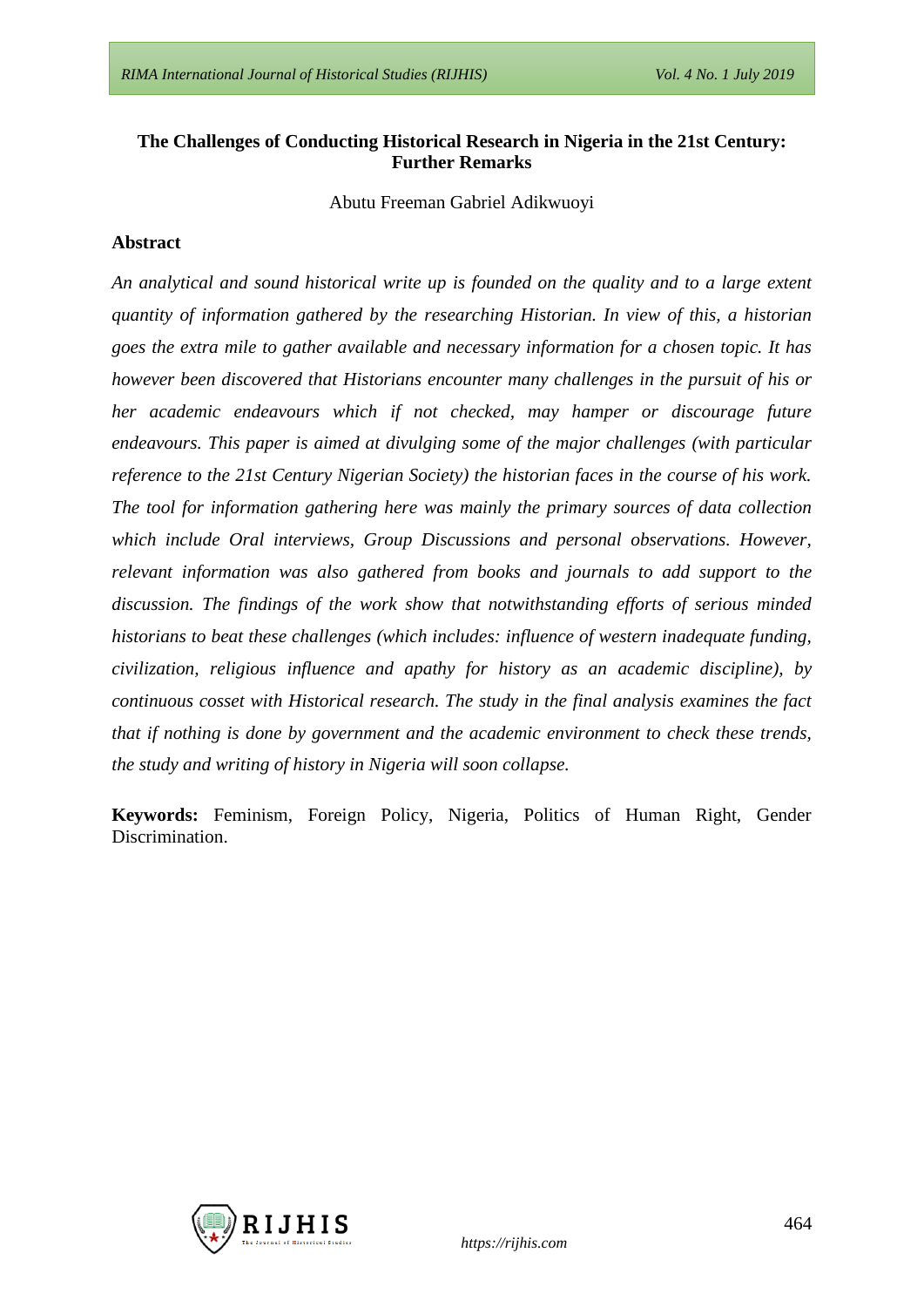## **Introduction**

The facts are really not at all like fish in the fishmonger's slab. They are like fish swimming about in a vast ocean and what the Historian catches will depend partly on chance, but mainly on what part of the ocean he chooses to fish in and what tactic he chooses to use. These two factors being of course determined by the kind of fish he wants to catch…1

The above assertion shows that the act of history writing through historical research is a very serious business that requires not only the discovery or formation of topic(s), but that which has both historical and current significance to knowledge and society. Also, such topic must have sufficient information to back it writing up because validity and authenticity of historical sources have to be established in their own peculiar way and these involve the rigorous and double process of internal and external criticism that the work will undergo to be accepted as a historical piece of work. In view of the aforementioned, historical research can only be making sense when laid down criteria are followed. In Nigeria particularly in this 21st century, certain factors tend to militate against the historian while pursuing of historical research. The study sets to unveil these ugly phenomena and bring to bear how they contribute in limiting or hindering the work of the Nigerian historians.

## **Conceptualization of Historical Research**

Research is a careful and diligent search, a tedious inquiry or examination especially critical and exhaustive investigation or experimentation. Having for its aim and interpretation the vision of accepted conclusions, theories or laws.2 However, a historical research is a systematic inquiry that describes, explains, predicts and controls the observed phenomenon. It gives the researcher the opportunity to interact with primary sources of information in order to collect authentic information. It involves search for new knowledge, investigate possible causes and proffer practical solutions to issues and problems in the society. A historical research therefore is a systematic inquiry into the past event(s) or activities of man and society by the historian with the aim of unveiling the time, place and cause(s) of an event(s) and how these event(s) affect or impact the present day and its implication for the future.

For a research to be regarded as historical, it must meet the same criteria and possibly follow the same procedure as other historical researches. Thus, historical research like other form

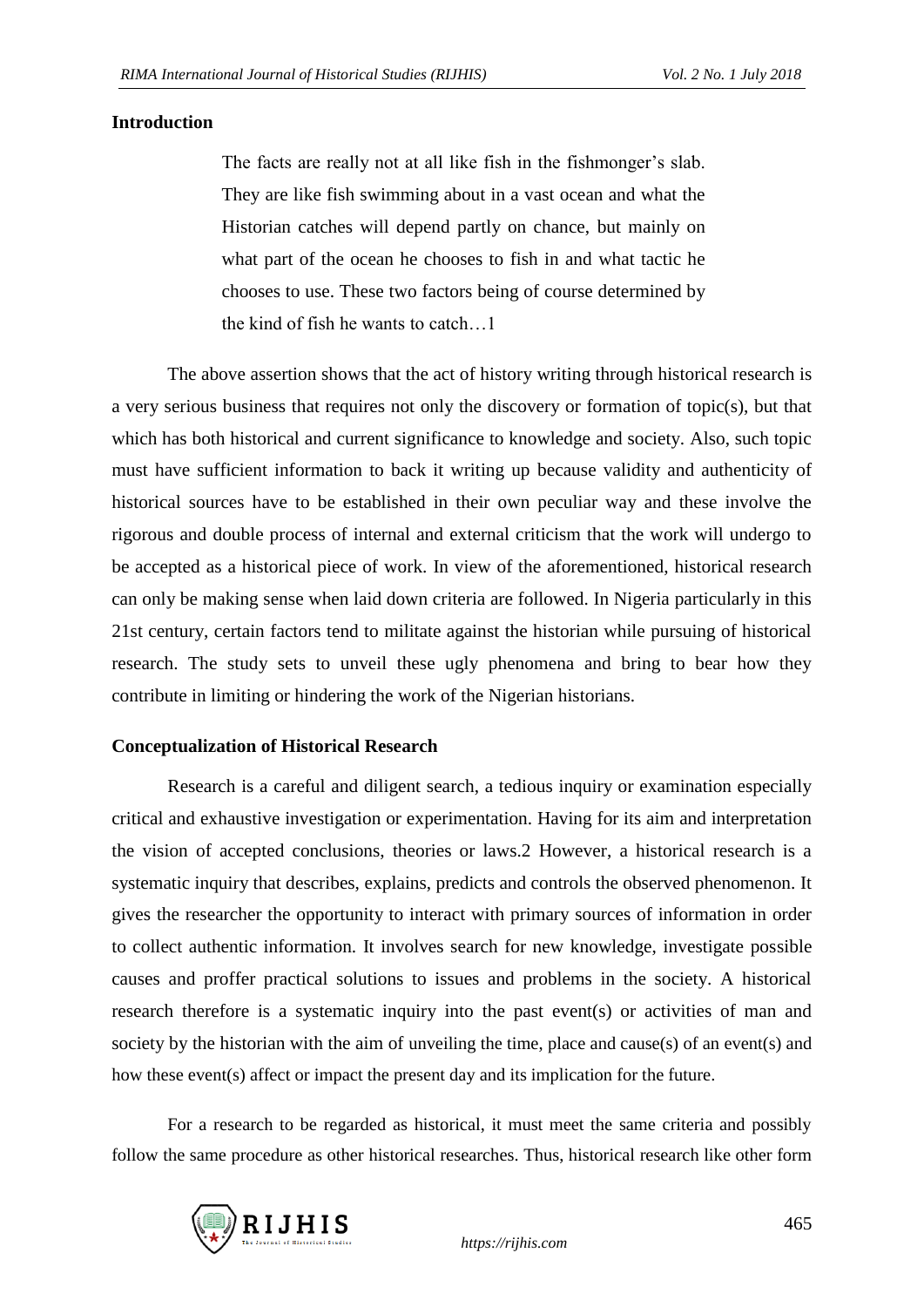of research starts with the Identification of the Problem for investigation3. This followed by collection of data, organization of materials and synthesizes information and writing/documentation of information4. Among these mentioned procedures, it is important to note that information gathering or data collection (as popularly referred to), is the most tedious and important jobs. Because the quantity and quality of data gathered from the field determine the quality and impact of the research on the society. Pursuant to this objective, most historical researches are confined not to a single source or discipline, but rather multiple of sources or what is referred to in the academic parlance as interdisciplinary or multidisciplinary method. For instance, historical research uses data generated from other disciplines where collaboration is involved. It has assumed the position of the ultimate in historical and writing having come through deluges of advocacy since the 1960s. 5

Affirming the role of interdisciplinary approach to historical research, E. J. Alagoa submits:

> It is now generally agreed that the earlier history of most African societies can best be reconstructed through the combine use of insights from Archaeology, Linguistic, Anthropology, and other discipline. These other disciplines include Geography, the Environmental, Social, Biology, Medical and Natural Science as well as Economic.6

Besides the interdisciplinary and multidisciplinary approaches to historical research, oral tradition has also find its acceptance as a major source of historical research especially within the African context. Other source includes the recent Internet development.

#### **Challenges of Historical Research**

Given the arrays of sources as mentioned above, one would submit that gathering information for a historical research will be an easy ride. However, emerging trend seems to blur this achievement as historical research particularly in Nigeria. It has fastidiously bowing to some inherent factors that are inhibiting its development and progress as analyzed herewith.

Dearth/Difficulty of Data Gathering: The diligence with which the Historian goes about facts finding in the course of historical research is beyond mere few information gathering. This is so because according to E. H. Carr, Facts do not speak for themselves. The facts speak only when the historian calls on them: it is he or she (sic) who decides what fact to give the floor and

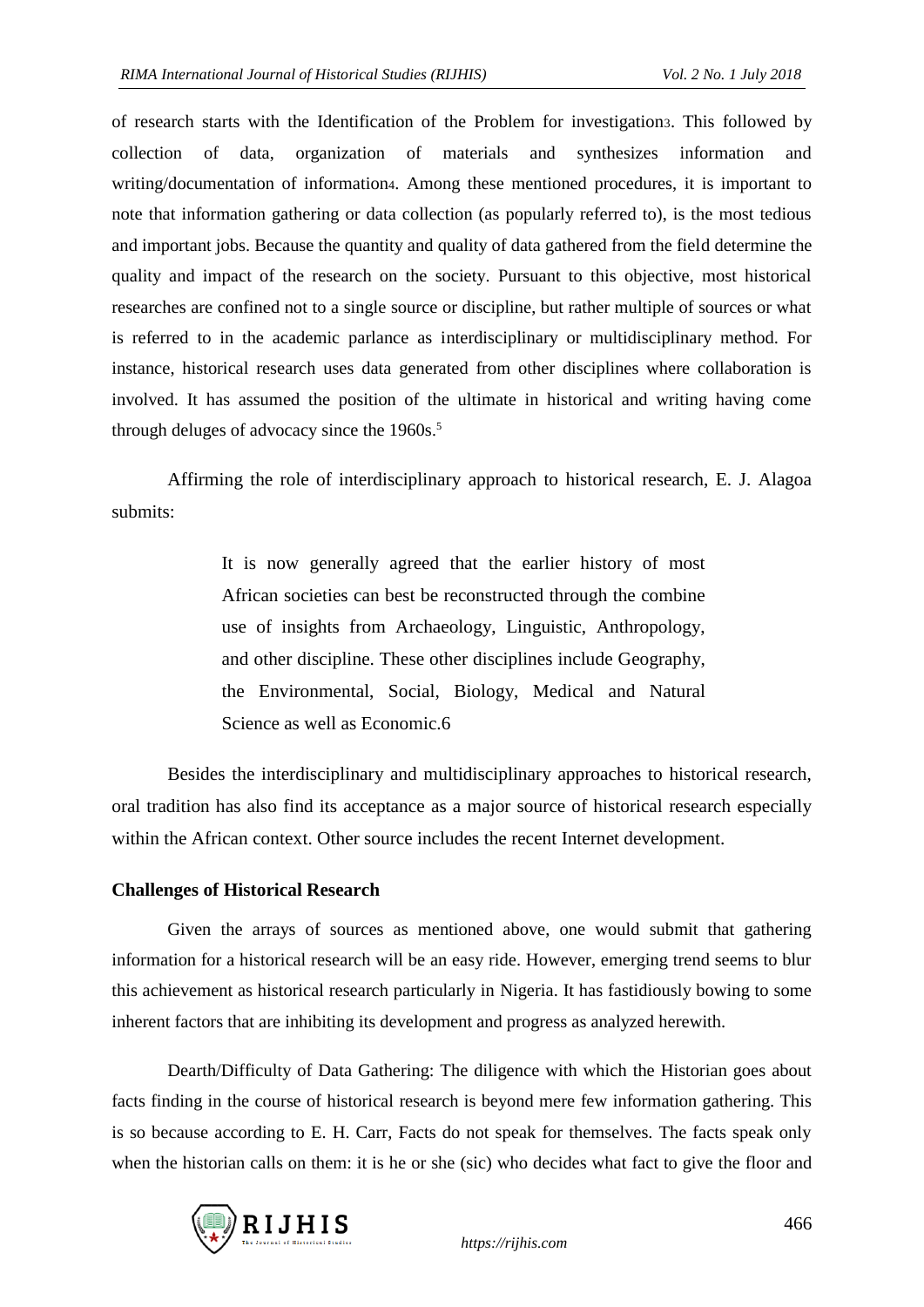in what context.7 What this implies is that for the Historian to actually make a genuine and acceptable historical research, he must as a matter of fact peruses carefully through all the facts available to him and discretionally decide which one (out of the many at his disposal) best meet his requirements. To effectively achieve this feat, the Historian needs as to avail his or herself with as much information that can be gathered on that particular topic. However, as the day goes by, the Nigerian Historian is faced with the bare truth of dearth of information. This situation is more pronounced particularly in the Achieves and museums in the country. While other developed/developing nations are being overwhelmed with the volume of documents been produced and preserved by History conscious Individuals and Institutions and even Government, thus saddling Archivist with the task of sifting through the mass and determining what should or should not be preserved,8 what is attainable in Nigeria according to Adoyi is " Total lack of and disrespect for records through willful destruction; such as misuse, pilfering and stealing of critical and sensitive documents and unprofessional handling of Historical(sic) documents".9 This submission of Adoyi is also supported by this writer whose personal experience at the National Archives in Enugu State and other Libraries in the country prompted the motive for this study. In most of the libraries visited, the situation was the same. The books (were available) are either too old pages breaking off as a result of wears and tears, or particular section, pages or chapter pilfered away by unmindful person.

Oral Tradition: closely related to the above is the nose diving nature of Oral tradition. The importance of Oral tradition in the reconstruction of Africa and Nigeria history is no longer in doubt and cannot be over-emphasized. However discovery made by this work shows that this viable aspect of African and Nigerian historical source is fast going into extinction. Migration, Modernization and Search for Employment among others have contributed largely in uprooting and disconnecting people from their ancestral homes. This disconnect most often make people to forget the history of their homes. For instance, it is common phenomenon in recent times to a family of a particular ethnic group who can hardly speak their language talk more of knowing or remembering their history. In an attempt to get the rationale for this development, an informant Ujoh said " I know am Idoma from Ogbadibo Local Government Area of Benue State but can hardly speak the language because I and my siblings were born brought in Lagos and we have lived all our lives there. The only time we come home briefly is during festivities and such time is too short to capture and understand the language properly not to talk of knowing the history of the place which our parents themselves cannot really recount."10 The rapid increase of these "Modern Nigerian" families in Nigeria added to the high death rate of the rural elders as a result of harsh

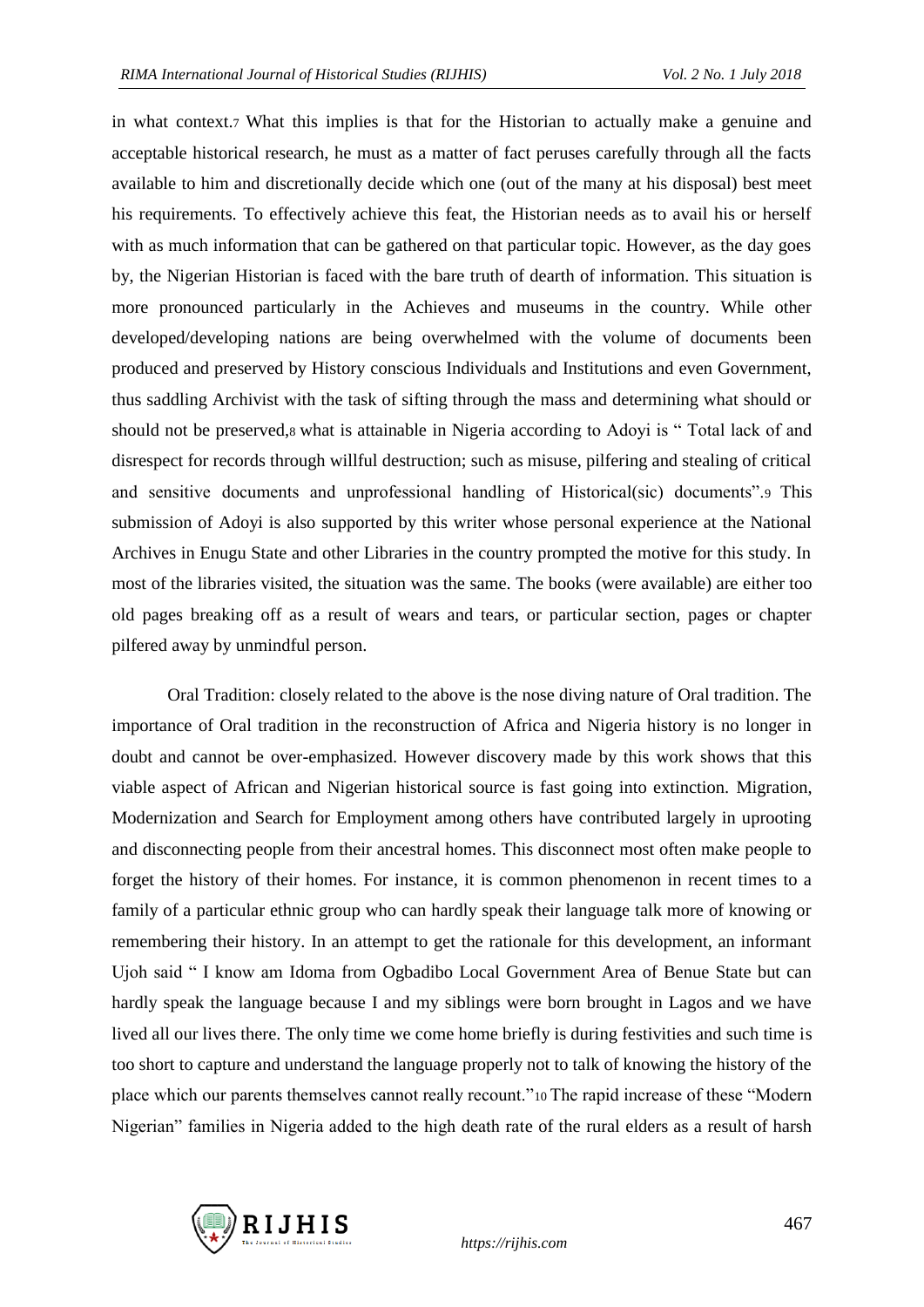socio-economic condition in the country. This constitutes serious threat to the continuous existence of oral tradition as historical source material.

Besides Oral Tradition, another historical source (though relatively new), that is problematic in Nigeria is the Internet source. In this technologically globalized world where most required information is just a click away as a result of the Internet Services, Nigeria and indeed most African nations are still lagging behind in tapping the full benefit of this new technology. Apart from the epileptic power situation in Nigeria which makes access to the Internet a big challenge for those who cannot afford alternative power source. Also, Nigerians have been discovered to be the highest payers for internet services world over as the charged tariff of Nigeria is quite higher than that of compared to other nations of the world thus making Internet services none affordable to many Nigerian11. Added to these is the fact that most of information about Nigeria uploaded into the net are not in-depth in their analysis and even limited in quantity as most information about the nation gathered through oral tradition are yet to be uploaded into the internet probably as a result of the reasons just adduced.

Apart from being an academic discipline taught mostly in the University, the age long debate as to the relevance of History to societal development as propagated by Valerie12 and other antagonists of History has not abated. If anything, the antagonism (notwithstanding the recent decision to include History in the teaching curriculum of all Secondary School by the Federal government) is growing by the day as it is common even among students of history. This disdain for the discipline of history and the success of many past administrations in relegating the discipline of History to the background has contributed in making History very unpopular. The impact of this to historical research is: first, the lack of historicity in most historical research particularly at the undergraduate level. Due to lack of interest in the discipline by many undergraduate students most of them tend to write and make analysis of issues that would have been an exclusive preserve of their peers in the Social Sciences. Even though this is possible and encouraged, due to the inter/multidisciplinary approach of research available for the Historian, what is actually worrisome, is the haphazard ways these topics are analyzed without any form of the natural historicity therein.

Secondly, because of the unpopular nature of history in the society as a result of the aforementioned reasons, most students and researchers of History are looked down upon in the course of carrying out their research. According to this informant " When you go out to ask respondent questions that will aid you in your research and you introduce yourself as a student of history or a historian, they people/person will just look at you and ask: of all the courses in the

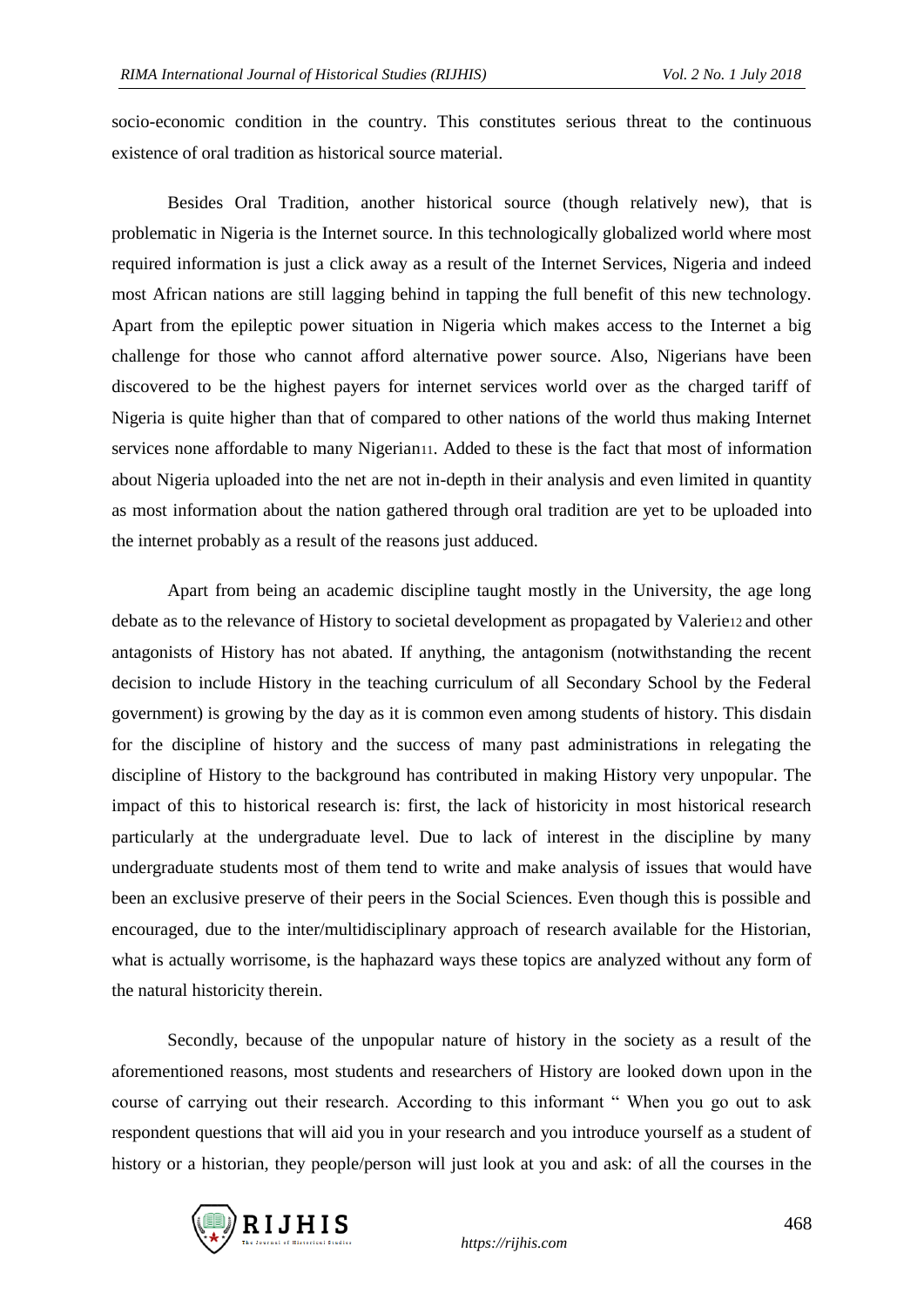university, it is history you see to read? What is there in history apart from storytelling and what is new about history that you want to bother me with?"13 Such societal rejection most times demoralizes researchers and in turn affects the output of the research. Besides, most Nigerians in this time are more concerned about survival rather than historical knowledge, hence, their inability to answer simple historical questions put to them by Historians particularly during Oral **Interviews** 

Thirdly, is the rapid and consistent Brain Drain Syndrome: Another major challenge to historical research in contemporary Nigeria is the mass movement or planned movement of experienced Historians out of the shores of Nigeria? This movement which is mostly connected to the unfriendly posture of Nigeria's socio-economic and political spheres to all and sundry brings to bear the pitiable situation most Historians face in pursuit of historical research with no experienced Historian to guide/direct them. Because such persons have migrated or planning to migrate to either America or Europe where their profession are appreciated and better remunerated. This situation has led to leaving many historical researches and data halfdone/undone or at most in the hands of jejune/armature Historians.

Insufficient Funds: One major constraint to all academic research in Nigeria is the paucity of funds available to both individuals and research organizations. O. O. Isaka submits:

> Fiscal resources needed to fund and sustain research endeavours are merged and where allocations for such are made available, they are often misappropriated. As a result, Libraries and Workshops are ill equipped for meaningful research. Even for demonstration of practical teaching, the Laboratories are inadequate".<sup>14</sup>

The meaning of this is that a lot of issues such as misuse and misappropriations of funds meant for researches have been ongoing in the public sector and nothing genuinely has been done to stop the act hence, funds for researches generally are diverted into personal use leaving researches and researchers in comatose. The case of individual/independent researcher is even more pathetic. Many independent historians have at one time or the other abandoned research projects due to lack of funds, while those who could manage, limit the scope of such projects in order to beat the fiscal challenge involved. The implication of this is that either a viable research work that would have contributed to knowledge and societal development are completely

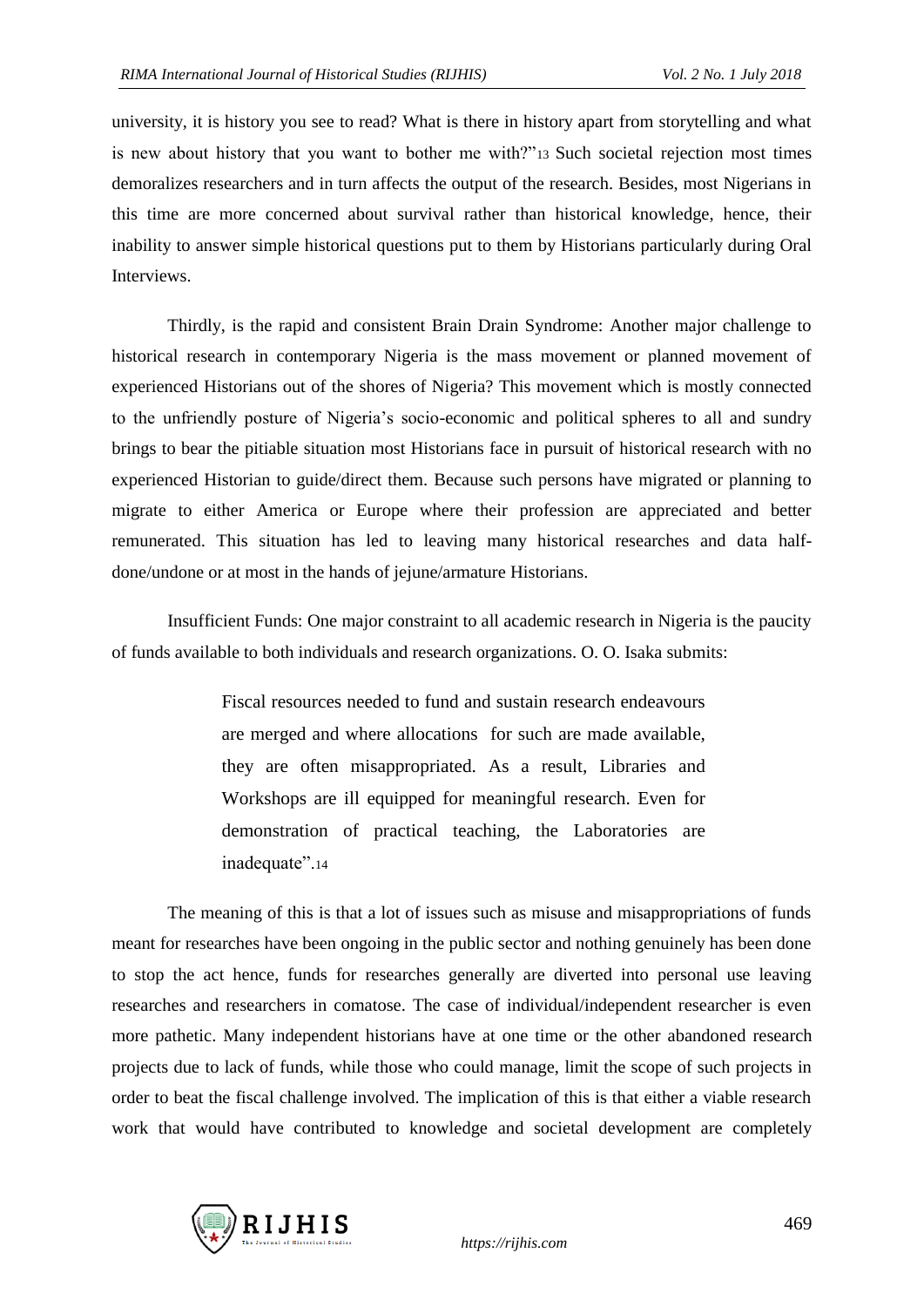discarded or their findings are stage managed, drawing general conclusions that are not reflective of realities on ground in such environment.

Closely related to this, is the none adoption/implementation of research findings and recommendations. Either out of insensitivity on the part of policy makers in Nigeria of the importance of academic researches generally (and historical research in particular), most academic research findings are not given the proper attention not to talk more of implementation of its recommendations. Commenting on this scenario, O. A. Oluka laments:

> One Major factor affecting research development and output in all field of human endeavour is poor reward system for researchers. It has been said that some major breakthrough researches have been swept under the carpet or at best poorly received for policy inputs.<sup>15</sup>

Given this discouraging fact added to the ones mentioned above, most historical researchers get discouraged thus sending wrong signals to young and aspiring researcher. This situation has also made historical researchers not to engage in extensive and consistent progressive research. Even when it is done, it is aimed at gaining promotions in a paid job in the educational institutions or at best for attaining the terminal certificate of PhD. The older professors unfortunately seem overwhelmed by constraints of teaching or are inundated with administrative chores that allow them very little time for research.

#### **What is to be done?**

The argument puts forward by some scholars and policy makers that history deals with the past and a kind of past that has neither bearing nor relevance on the present in contemporary Nigerian society and therefore should be discarded is to me, just a mere display of ignorance about the subject matter of history. This is because history does not only concern itself with the past, but goes further to show how lessons from this past can help shape the present and prepare for the future using the "WHERE, HOW WHEN and WHY" critical and unique historical research method. Affirming this attribute of history to society, Henry Kissinger said:

> For societies exist in time rather than space. A state achieves identity only through the consciousness of a common history. This is the only experience nations have, their only possibility of learning from them. History is memory of state16.

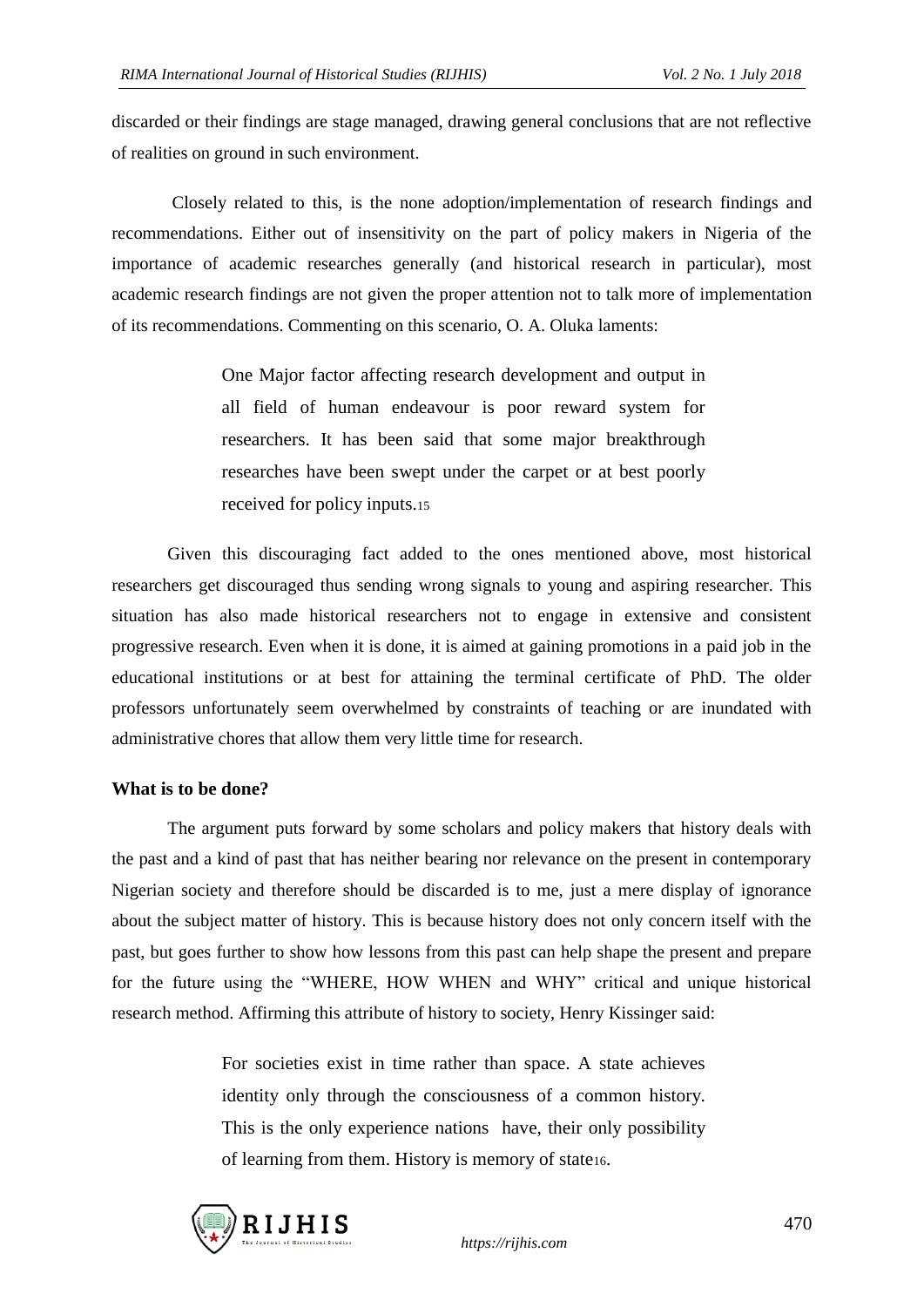Kissinger's submission reaffirms Carr's position when he defined history as "an unending dialogue between the past and the present17. Going by these submissions, it can be strongly advocated that history and historical research are important and relevant discipline that must be embraced by any society in Nigeria where the subject is (until recently) is facing challenge of relevance and extinction. On this note, the following suggestions are made to revive history and historical research in this 21st Century and possibly beyond.

First and foremost, the recent directive by the Federal Government for the reintroduction of History as a course in the teaching curriculum of all Primary and Secondary Schools in Nigeria should be monitored to its full implementation, as this will go a long way in inculcating historical consciousness in the minds of the youths earlier in life. The situation where students get to know about history as a discipline and the history of their societies only when they are compelled by situation to pick history as a course in the university, is one of the reasons for lack of interest and jaded attitude towards historical research and the many none historical write ups we see today as displaced by students and lecturers respectively. Secondly, as stated in the findings of this study, most of the books and other historical documents in both the archives and libraries are either being pilfered or stolen away. Therefore it is the study's humble submission that to curtail further loss of vital information, these books can be photocopied and re-photocopied and preserved in different shelves only to be brought out when the current ones wear out. Also, legal action should be taken against anybody caught pilfering or outright stealing of any research document(s) to serve as deterrent to those contemplating such act.

Thirdly, action should be taken to revive the dwindling cultural practices of the Nigerian people. This is because, if the African in the words of Dike "see his past in the language he speaks today, in his music, his dance, his arts, his religion and his institutions".18 The current trend where African languages, dance, music among others are fastidiously being substituted for western ideals spell doom for Nigeria and African Historiography. This is because if nothing is done to impede this trend, oral tradition on which Africans pride themselves as major source for Africa's historiography will go into extinction. On this note, there should be a drastic drive towards the revival of good African cultural practices that hold our history for posterity sake. Also, there is need for provision of sufficient research funds by government, corporate bodies and interest individuals to encourage research institutions to carry out researches effectively. Finally, efforts should be geared towards meting out punitive measures to any individual or group caught in the act of plagiarism and pirating so as to allow for proper acknowledgement of information sources to serve as morale booster for originator(s).

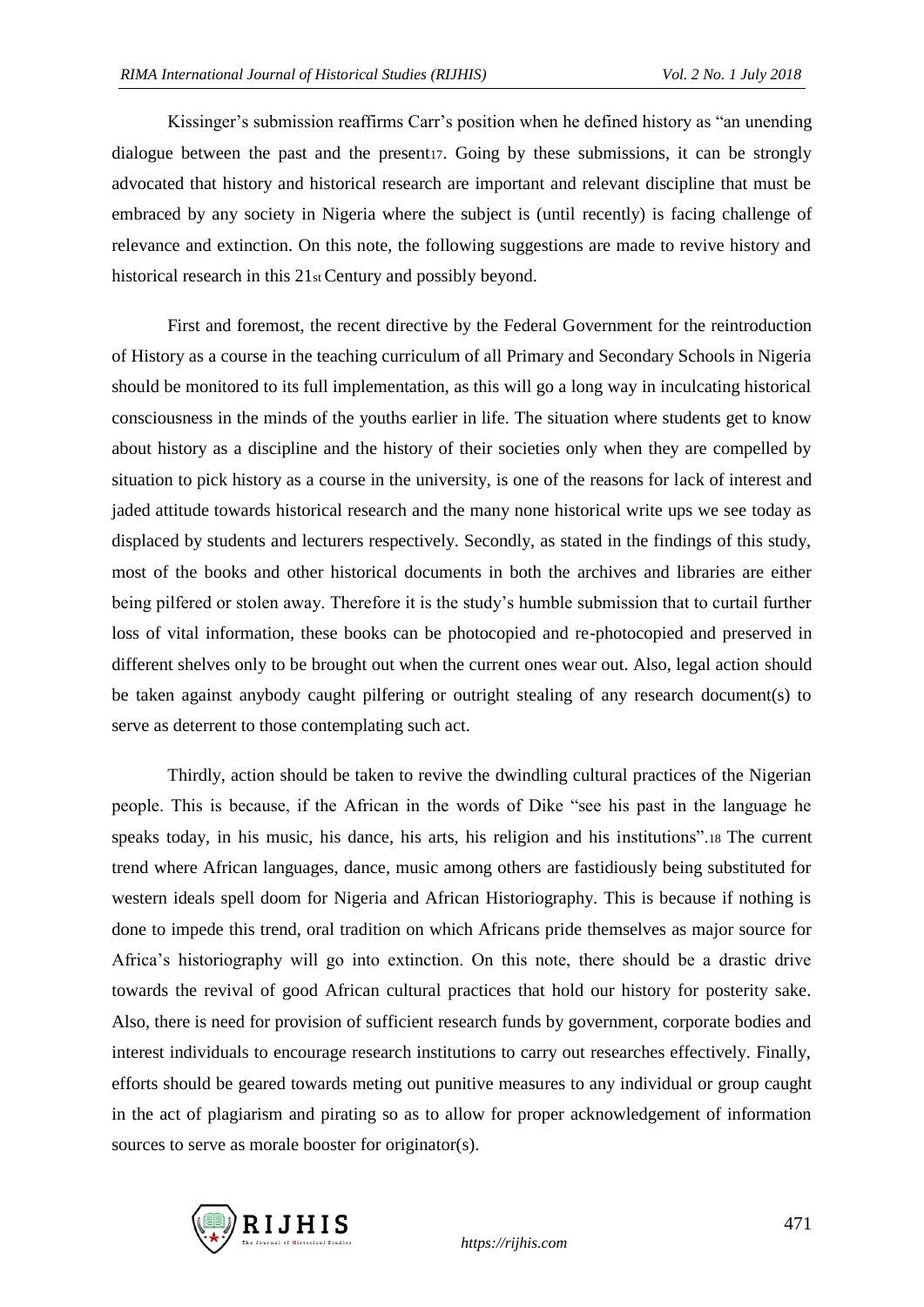#### **Conclusion**

The fact that history covers all aspects of human life/existence and therefore relevant to human society can no longer be over emphasized. To this end, the dwindling historical practices and challenges faced in carrying out historical research in contemporary Nigerian society, added to the relegation of the discipline of History to the background by past administrations has served as a major thrust to the nation building challenge of Nigeria since independence in 1960. If Nigeria and indeed Africa must grow, history and historical research must be given its proper place in the scheme of things as only then will the Unity and Progress that defined our Coat of Arm be made our companion.